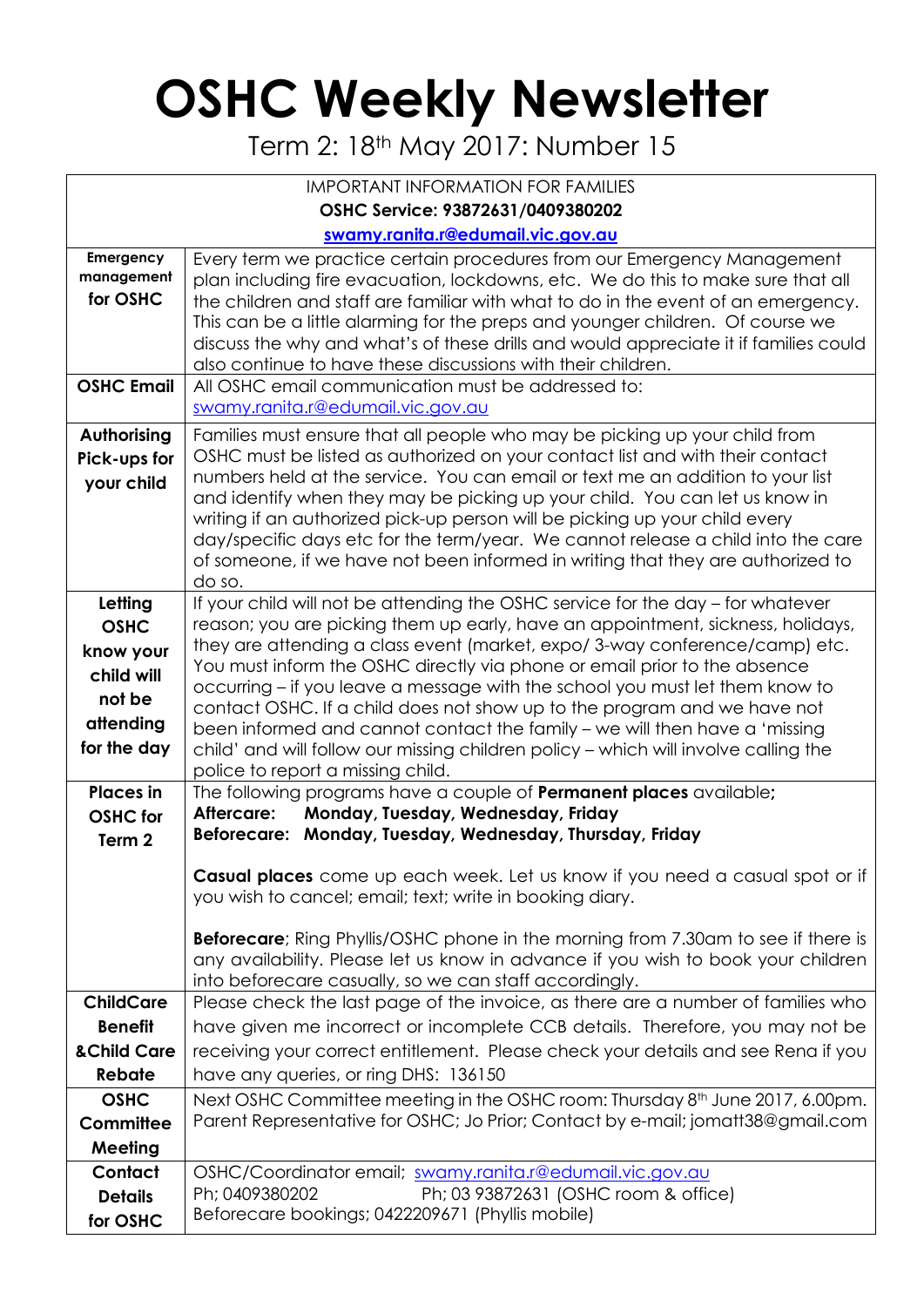| Rena will respond to all OSHC Communication between 10.30am-6.00pm Mon-Fri        |
|-----------------------------------------------------------------------------------|
| during school Terms only.  Emergency Beforecare requests will be taken by Phyllis |
| from 7.30-9.00am Mon-Fri, school terms only.                                      |

## **Weekly Aftercare & Beforecare Program Plan**

## **Framework for School Age Care: Focus Outcomes;**

**1.'Children have a strong sense of identity'**

**2. 'Children are connected with and contribute to their world'**

**3. 'Children have a Strong Sense of Wellbeing'**

- **4. 'Children are confident and involved learners'**
	- **5. 'Children are effective communicators'**

## **AFTERCARE Day Date Activity** Mon 22<sup>nd</sup> May **Glenda**: Colourfuls/master chef/skipping **Rusty**: Two Touch **Indiana:** Handball **Hayfa:** Origami Bird **Paul:** Art Club; Ink drawings & Self Portraits **Olivia:** Masks & Disguises **Rowena:** Outside Games Tues 23<sup>rd</sup> May **Harri:** Rainbow windchimes **Rusty**: AFL **Indiana:** Basketball **Phyllis:** Gymnastics in Hall Paul: Art Club: School/Ink/Self-Portrait drawings **Olivia:** Comics **Rowena:** Craft/Drawing/Painting Wed 24<sup>th</sup> May **Glenda**: Colourfuls/Master Chef/Skipping **Rusty:** Hockey **Harri:** Sewing Club; Scrunchies **Justine:** Chatterboxes with Colourful Papers Paul: Art Room; Art Club – Ink Drawings & Self portraits **Indiana:** Wheels: Protective gear must be worn **Olivia:** Library Club; Word games **Rowena:** Art & Craft **Phyllis:** Science Lab; Cabbage Dye-ing Thurs  $\Big| 25^{th}$  May **Olivia:** Art & Craft **Hayfa:** Making Helicopters **Glenda:** Adventure Playground **Indiana:** AFL **Meg:** Marble Machine & Lego in the Hall **Rusty:** Soccer **Justine:** Designing Sports Medals **Rowena:** Outdoor Games Fri 26th May **Indiana:** Handball